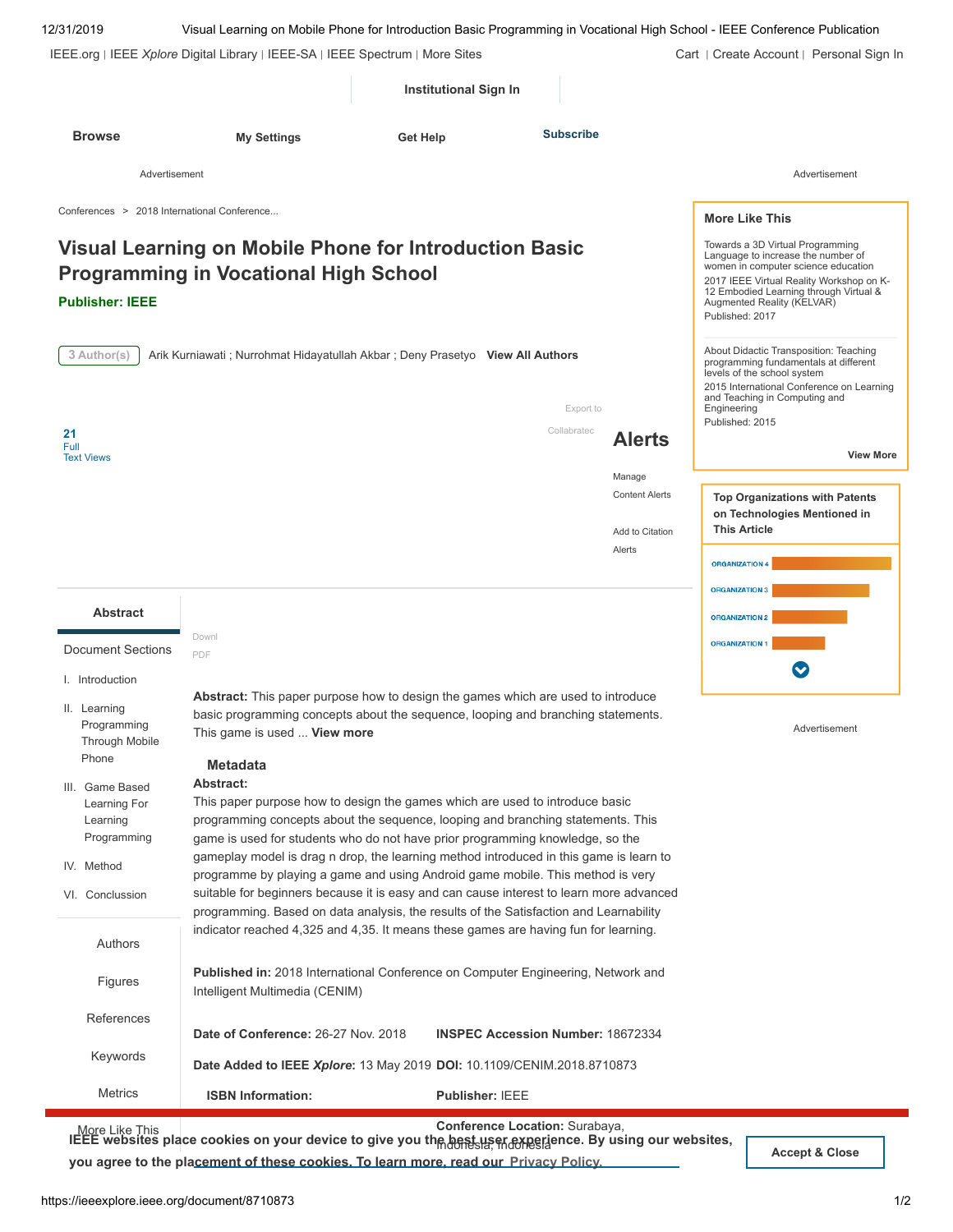Advertisement

**Contents**

#### **I. Introduction**

Nowadays, Mobile phone has invaded everyday life, not just for communication. Mobile phones have many uses to simplify one's life, one of the others is used in learning. But not many uses to support formal education in school. This condition is deplorable because many<br>Ign hi to Continue Reading

applications that can be utilized for learning. One of them is learning to programme.

| <b>Authors</b>    | $\checkmark$ |
|-------------------|--------------|
| <b>Figures</b>    | $\checkmark$ |
| <b>References</b> | $\checkmark$ |
| <b>Keywords</b>   | $\checkmark$ |
| <b>Metrics</b>    | $\checkmark$ |

**IEEE Personal Account** [CHANGE USERNAME/PASSWORD](https://www.ieee.org/profile/changeusrpwd/showChangeUsrPwdPage.html?refSite=http://ieeexplore.ieee.org&refSiteName=IEEE%20Xplore) **Purchase Details** [PAYMENT OPTIONS](https://www.ieee.org/profile/payment/showPaymentHome.html?refSite=http://ieeexplore.ieee.org&refSiteName=IEEE%20Xplore) [VIEW PURCHASED DOCUMENTS](https://ieeexplore.ieee.org/articleSale/purchaseHistory.jsp)

| Profile Information        | Need Help?               |
|----------------------------|--------------------------|
| COMMUNICATIONS PREFERENCES | US & CANADA: +           |
| PROFESSION AND EDUCATION   | WORLDWIDE: +1            |
| TECHNICAL INTERESTS        | <b>CONTACT &amp; SUP</b> |

1 800 678 4333 732 981 0060 PORT



[About IEEE](https://ieeexplore.ieee.org/Xplorehelp/about-ieee-xplore.html) *Xplore* | [Contact Us](https://ieeexplore.ieee.org/xpl/contact) | [Help](https://ieeexplore.ieee.org/Xplorehelp/Help_start.html) | [Accessibility](https://ieeexplore.ieee.org/Xplorehelp/accessibility-statement.html) | [Terms of Use](https://ieeexplore.ieee.org/Xplorehelp/Help_Terms_of_Use.html) | [Nondiscrimination Policy](http://www.ieee.org/web/aboutus/whatis/policies/p9-26.html) | [Sitemap](https://ieeexplore.ieee.org/xpl/sitemap.jsp) | [Privacy & Opting Out of Cookies](http://www.ieee.org/about/help/security_privacy.html)

A not-for-profit organization, IEEE is the world's largest technical professional organization dedicated to advancing technology for the benefit of humanity.

© Copyright 2019 IEEE - All rights reserved. Use of this web site signifies your agreement to the terms and conditions.

| <b>IEEE Account</b>        | <b>Purchase Details</b>    | <b>Profile Information</b>   | Need Help?                                |
|----------------------------|----------------------------|------------------------------|-------------------------------------------|
| » Change Username/Password | » Payment Options          | » Communications Preferences | <b>» US &amp; Canada: +1 800 678 4333</b> |
| » Update Address           | » Order History            | » Profession and Education   | <b>» Worldwide: +1 732 981 0060</b>       |
|                            | » View Purchased Documents | » Technical Interests        | » Contact & Support                       |

[About IEEE](https://ieeexplore.ieee.org/Xplorehelp/about-ieee-xplore.html) *Xplore* | [Contact Us](https://ieeexplore.ieee.org/xpl/contact) | [Help](https://ieeexplore.ieee.org/Xplorehelp/Help_start.html) | [Accessibility](https://ieeexplore.ieee.org/Xplorehelp/accessibility-statement.html) | [Terms of Use](https://ieeexplore.ieee.org/Xplorehelp/Help_Terms_of_Use.html) | [Nondiscrimination Policy](http://www.ieee.org/web/aboutus/whatis/policies/p9-26.html) | [Sitemap](https://ieeexplore.ieee.org/xpl/sitemap.jsp) | [Privacy & Opting Out of Cookies](http://www.ieee.org/about/help/security_privacy.html)

A not-for-profit organization, IEEE is the world's largest technical professional organization dedicated to advancing technology for the benefit of humanity. © Copyright 2019 IEEE - All rights reserved. Use of this web site signifies your agreement to the terms and conditions.

**IEEE websites place cookies on your device to give you the best user experience. By using our websites,** you agree to the placement of these cookies. To learn more, read our [Privacy Policy.](https://www.ieee.org/about/help/security_privacy.html) **Accept Accept** & Close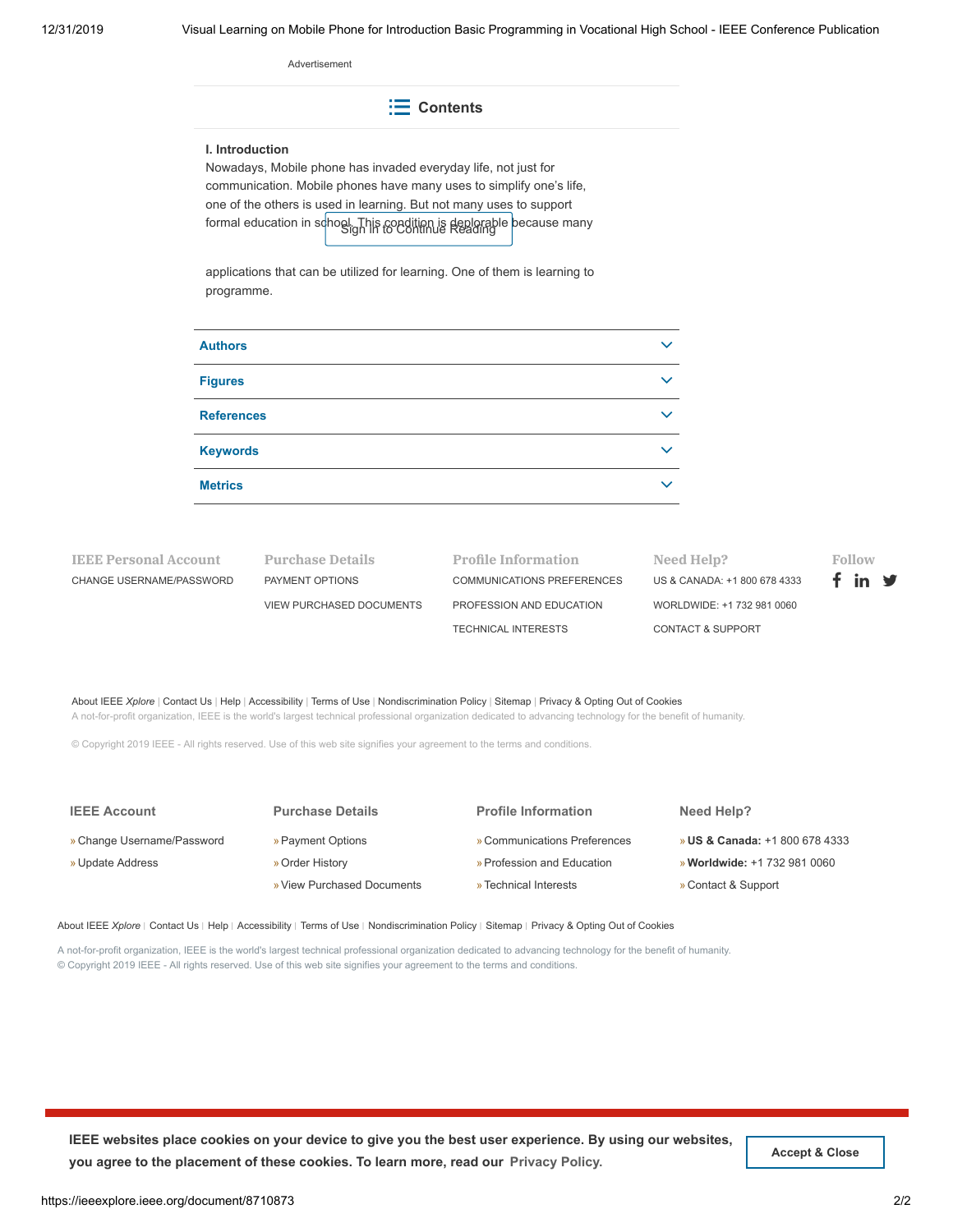# Visual Learning on Mobile Phone for Introduction Basic Programming in Vocational High School

Arik Kurniawati *Informatic Engineering University of Trunojoyo Madura*  Indonesia arik@if.trunojoyo.ac.id

Nurrohmat Hidayatullah Akbar *Informatics Education University of Trunojoyo Madura* Indonesia mas.4kbar@gmail.com

Deny Prasetyo *Informatics Education University of Trunojoyo Madura* Indonesia pras.rubicteam@gmail.com

*Abstract***—This paper purpose how to design the games which are used to introduce basic programming concepts about the sequence, looping and branching statements. This game is used for students who do not have prior programming knowledge, so the gameplay model is drag n drop, the learning method introduced in this game is learn to programme by playing a game and using Android game mobile. This method is very suitable for beginners because it is easy and can cause interest to learn more advanced programming. Based on data analysis, the results of the Satisfaction and Learnability indicator reached 4,325 and 4,35. It means these games are having fun for learning.** 

#### *Keywords— basic programming, game mobile, learning.*

#### I. INTRODUCTION

Nowadays, Mobile phone has invaded everyday life, not just for communication. Mobile phones have many uses to simplify one's life, one of the others is used in learning. But not many uses to support formal education in school. This condition is deplorable because many applications that can be utilized for learning. One of them is learning to programme.

Computer learning curriculum or known as Information and Communication Technology in Indonesia is still lagging behind overseas schools, where ICT curriculum is more concerned with how to operate computers and complete office work, whereas, in the era of industrial revolution 4.0, the demand for ICT has been to how to solve problems using a computer, one of them is programming or coding and computer science [1]. Not only programming learning is taught in schools abroad, but also robotic through their mobile phones [2], [3], [4].

Programming learning in vocational secondary schools majoring in Software Engineering Computer and Network Engineering in Bangkalan, Indonesia have difficulties in programming learning. This condition is caused most students do not have prior programming knowledge and still use standard learning methods (i.e., using existing book literature and text-based programming editors).

Programming is a fundamental part of the computer science curriculum. Computer specialists work a central role in our technological infrastructure. They develop hardware, software and other applications for many things, for example, military use, businesses, and average consumers. Computer science services technological innovation and encourages career growth, but waiting until graduate from college to learn the basics of Computer science could mean a missed opportunity. Information Technology expertise needs in the Revolutionary era 4 are now absolute, one of them is computer science.

Learning programming is an essential part of learning computer science by applying the new way of thinking. Because in the learning programming, will be learned problem-solving, logic, data, systems and thinking not only language programs [5],[6].

There are several methods in previous research that are used for programming learning. Using visual programming language environments like Scratch for understanding the fundamental programming concepts. It is more comfortable than Python as the text-based programming language [7]. Using active learning method, the students learn material course by doing problem-solving, through a step-by-step process, and always develop what they already know before. The steps in the active learning method are the trigger, learning activity, discussion and summary [8]. The advantage of learning programming through games and contests make users learn and keep progressing and making programming fun [9]. Visual teaching approach, by visualizing how the program code is executed (execution per line of code) and how the output generated after the code command is executed will facilitate understanding for students [10].

Based on the research educational visual programming concepts for primary school, the environments such as Alice, Scratch, Kodu, and Greenfoot can development of student's HOT(higher-order thinking). And then the result of the visual learning offers better results than traditional learning systems because the skills are increased significantly[11].

This research is purposed by introducing basic learning programming through the game mobile phone for vocational high school. Not a few students at the school are not familiar with programming; therefore mobile game applications are made for the learning method is more enjoyable so that it can generate interest in more programming learning. And this game design is created to support visual learning.

On the Basic Programming book, the materials for 10thgrade Vocational High School for semester one are as follows: basics of algorithms, branching algorithm and looping algorithm[12]. Therefore the learning material implemented in this game are sequence material, looping, and branching.

#### II. LEARNING PROGRAMMING THROUGH MOBILE PHONE

Last years usage of mobile phones has rapidly grown and become essential to our daily life, especially young students. Regularly, they use their mobile phones as smart communication devices and playing mobile games. Regarding mobile phones are mobile devices, they can be used by students in anytime anywhere. It means they also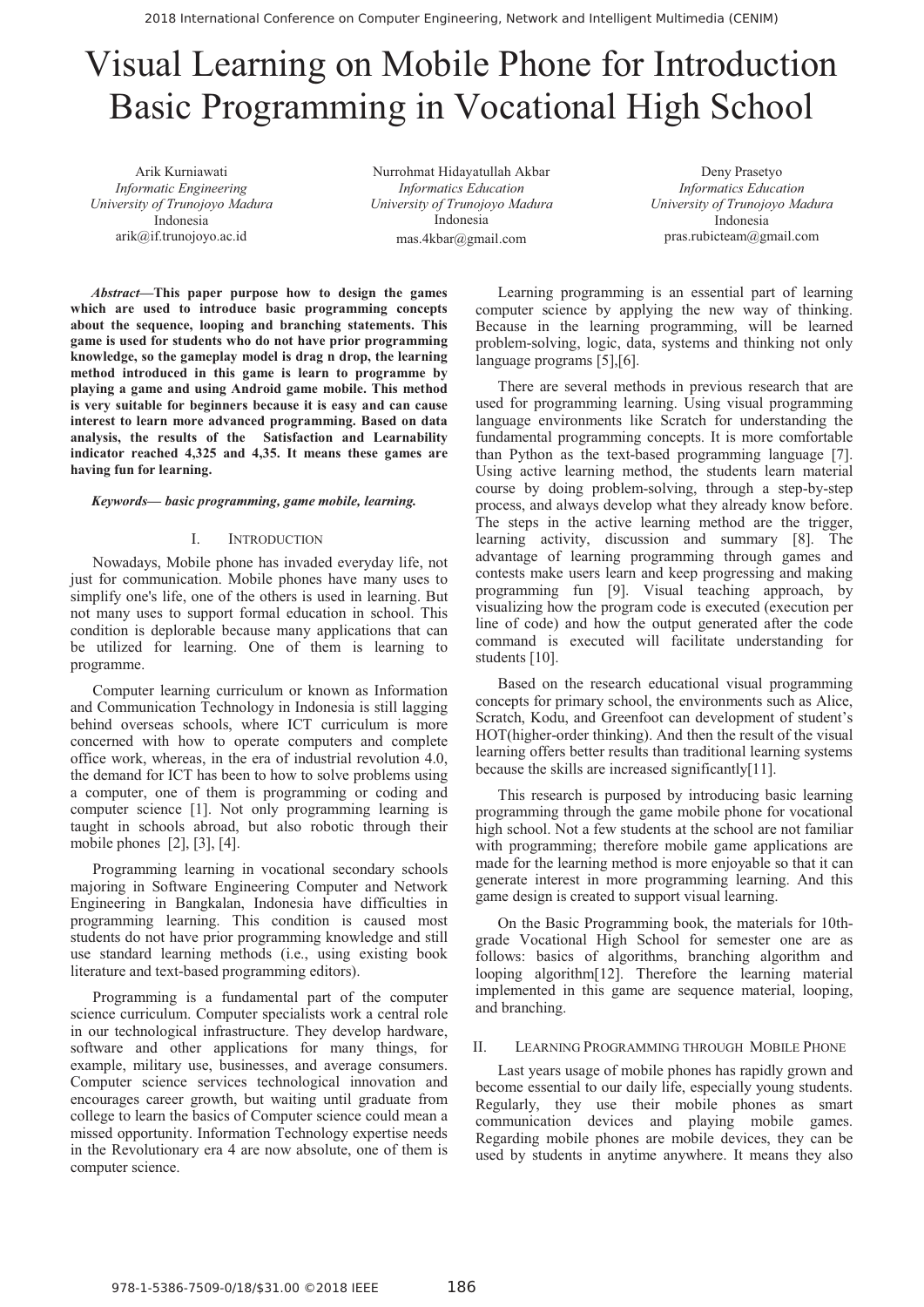provide new opportunities for teaching and learning to programme in education.

Today, the teaching methods almost follow trend existing technology to initiate teaching more effective and providing the students extended opportunity for their later careers with the adaptable technology. Another technology shift: instead of using PCs and laptops, mobile devices such as smartphones available and selected so broadly is becoming more accepted for most everyday computing tasks [13].

The mobile phone has become a media for learning tool with great potential in both classrooms and outdoor learning. Because using mobile technology for teaching and learning purposes will be more effective and efficient. Mobile technology gives the benefit for the students to access content and communicate with instructors and classmates from any location [14].

The teaching of programming can be done directly on students mobile devices, without need PC or laptop for writing code. Programming on mobile devices makes students can show their project to their friends at all times, and it means that the students can do their homework or additional practicing at all times and anywhere.

Learning programming on their mobile devices, with access to personal content (pictures, videos, songs, and sensors such as location and accelerometer) presents a new technique of teaching programming will create a uniquely engaging and fun learning experience for students[13].

#### III. GAME BASED LEARNING FOR LEARNING **PROGRAMMING**

Many students find difficulties while learning a program. Therefore an interesting teaching method is needed so that students become motivated to learn, one of them is the game based learning method. There are 3 Game-Based approaches in learning programming, those are Learning programming through playing games, through game development, and by the development of games [15]. Learning programming through playing games is straightforward for students who are just starting to learn to a programme (not know the previous programming before). Because the content of the game being played is the basic introduction to programming.

Using Serious Games to Learn a Programming Language is one of the Game-Based Learning methods. Using this game, students can activate their interest since to be a good player. Students learn how to make strategies to solve a problem with accomplishing a task, and this is what is needed to make a program: good strategy translated into working instructions. Gameplay techniques for beginner learners to learn programming are drag & drop and Point & click [16]. Drag & Drop game elements (code and place them correctly) and then generate a result. Point & click is a gameplay technique based on interactions with elements of the game's environment.

# IV. METHOD

Games are synonymous with entertainment, while learning is synonymous with serious work. Therefore this visual learning media is designed as a serious game, which combines elements of entertainment and pedagogy, namely this media serves to teach the material.

The serious games are designed for learning a basic introduction programming for first-class students in vocational high schools, where they do not have prior programming knowledge (beginners). And they hope they can learn independently not only in the classroom. Therefore the designed game design are:

- Drag n drop
- Mobile learning by smartphone
- Systematic approach
- Support material learning
- Active learning through solve a problem with accomplish a task
- Support independent learning by hint
- Learn to programming by playing game

#### *A. Drag n drop*

These games are designed in 2 forms, 2D maze, and 3D adventure. 2d maze who adopted code.org, the purpose of this game is that the spider mother wants to help her child to walk to the spider's nest. And the adventure 3d that adopts the island box game, the purpose of this game is a girl who will head to the opposite island. The player is asked to solve each problem and the solution to the problem is helping the main actors in these games (spider children and girls) to reach the goal by arranging programming blocks with drag n drop. Visualization how to drag n drop in those games can be seen in Fig. 1.





Fig. 1. Drag n drop gameplay technique at 2D Maze game (a) and 3D Adventure game (b).

#### *B. Mobile Learning by smartphone*

Not all students have a PC or laptop, but almost all students have Android-based smartphones. Therefore both of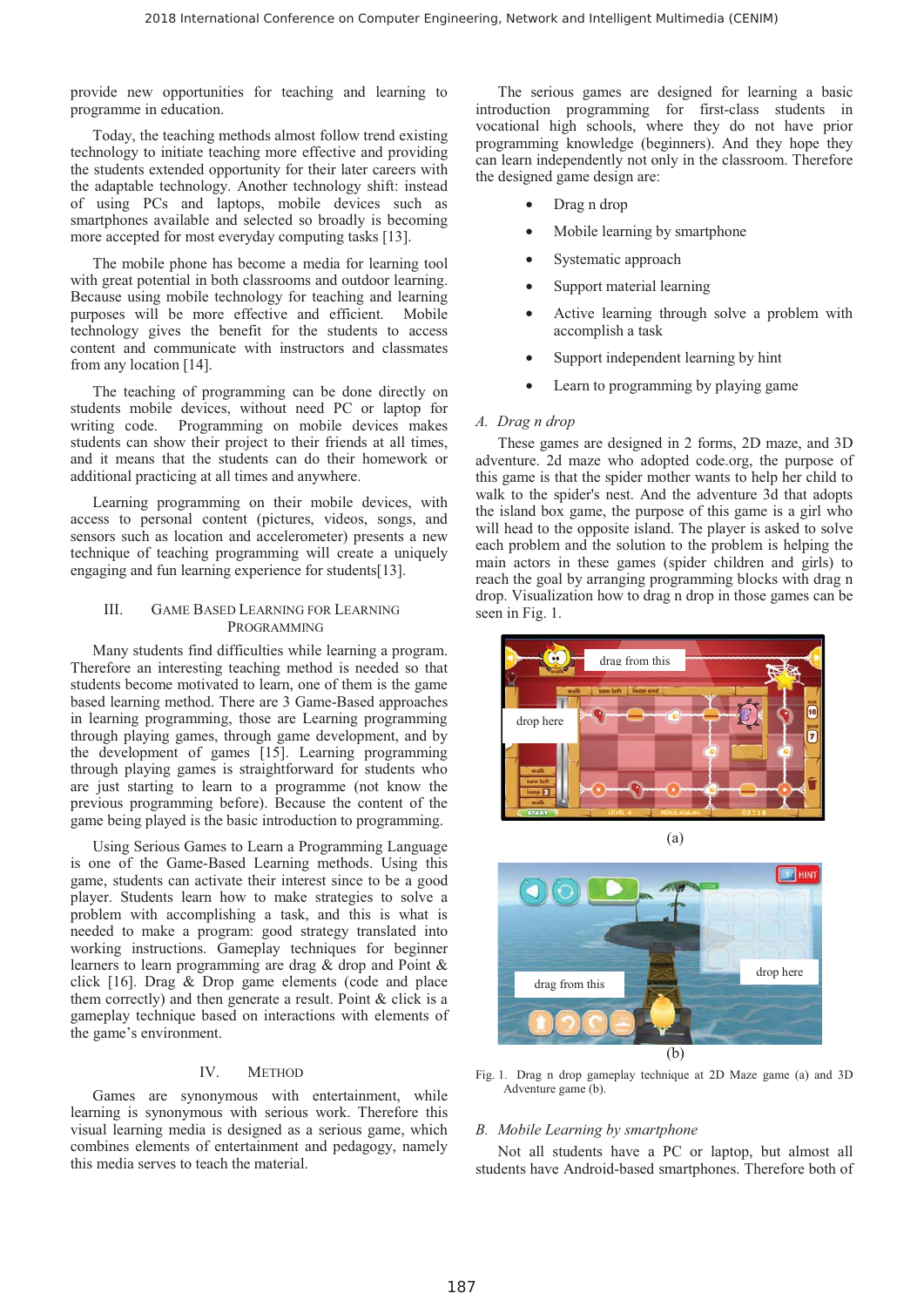these games use the Android mobile games platform. Hope that students can study anywhere and anytime.

#### *C. Systematic approach*

The purpose of these games is a learning approach to promote logical thinking. Logical thinking is one of the most critical aspects of software engineering, and this is where some people struggle. With these games, the students are actively encouraged to come up with solutions to each problem. Several commands are used in both games are walk command, turn right, turn left, loop and if then. Building good programming is one of the goals of these games. Although students can solve problems in those games, there are differences in rewards given if the blocks are arranged more efficiently. This is in accordance with the programming concept systematic approach. If the student can solve the problem with the proper program block arrangement, the student will get a reward.

Not only can solve the problem but an efficient program block is also taken into those games as seen in Fig. 2.





Fig. 2. Good block at 2D Maze game (a) and best algorithm at 3D Adventure game (b).

# *D. Support material learning*

The basic concepts of programming introduced in these two mobile games are a sequence, looping, and branching statement. With its main features are learning and games.

The Learning Feature is the concept of material learning that will be introduced in these games. This feature is divided into two parts, which are static material slides and game animations to show how to solve problems. Fig. 3. for 2D Maze and Fig. 4. for the 3D Adventure game.

# *E. Active learning through solve a problem with accomplish a task*

The steps completing the game are students are invited first to prepare whatever blocks are needed to complete the challenges in the games, arrange the blocks that have been developed to help game actors to solve problems and then compile them for running program.

The more three stages the player goes through, they are sequence material, looping, and branching. Each stage is focused on teaching one programming skill. The following pictures are design stages each of game. Fig. 5. for the game feature at 2D Maze and Fig. 4. for the game feature at 3D Adventure game.



Fig. 3. Learning feature at 2D Maze game.



Fig. 4. Learning feature at 3D Adventure game.



(a)



(b)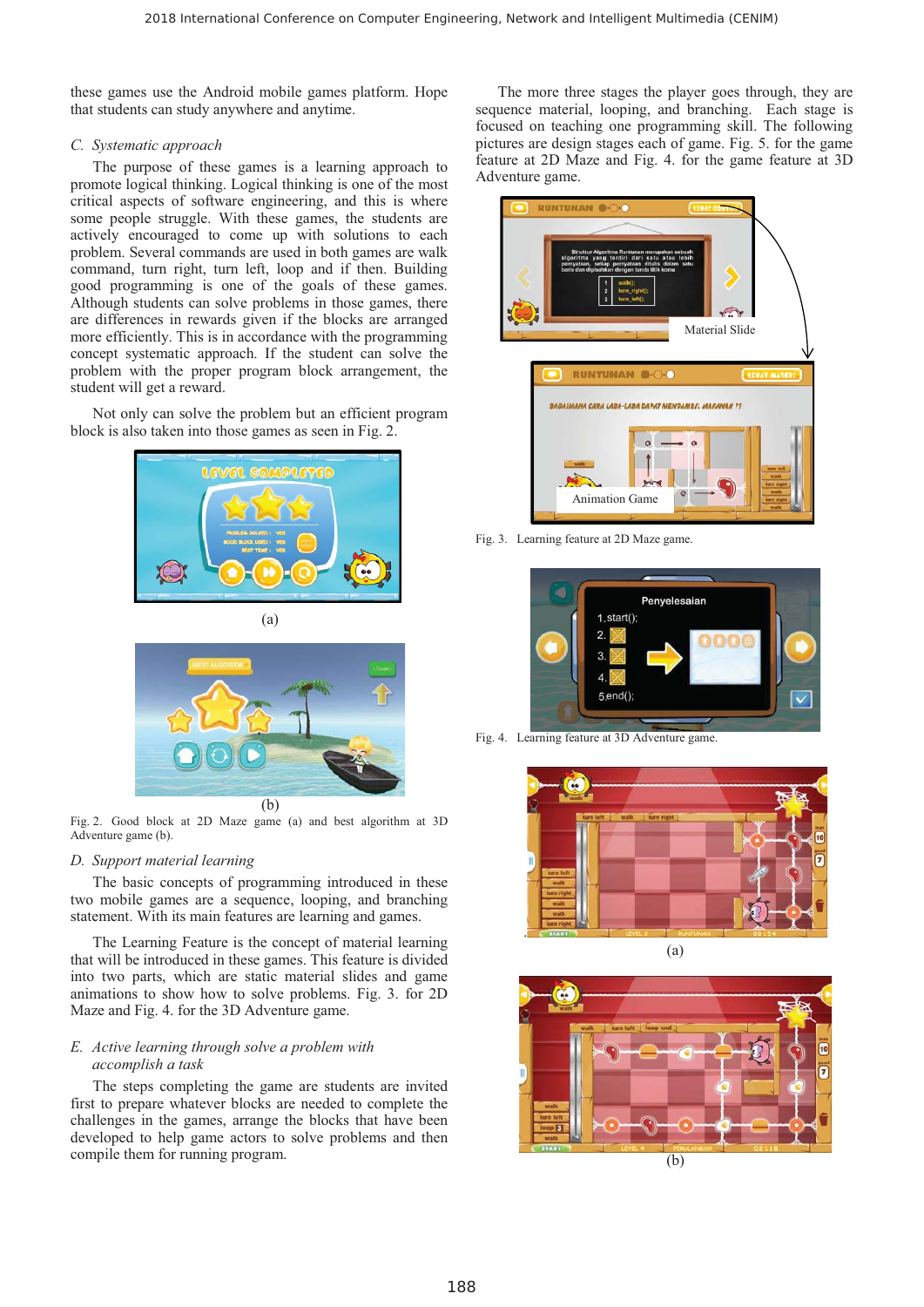

 $(c)$ <sub>at</sub> Fig. 5. Game feature at 2D Maze game consists of a sequence (a), looping (b), and branching (c).









Fig. 6. Game feature at 2D Maze game consists of a sequence (a), looping (b), and branching (c).

# *F. Support independent learning by hint*

If the students find difficulties to solve the problem, those games are equipped with a hint that is used for more helping until they get more familiar with the concept of program logic. Design hint for both these games can be seen in Fig. 7.



D<sup>'</sup> HIN วกด (b)

Fig. 7. Design hint for helping the user to complete the task at the 2D Maze game (a) and 3D Adventure game (b).

# *G. Learn to programming by playing game*

While the game features as a practice for the student to the skills of the logic program then after they complete the task and the goal of the game is reached. Those mobile games also display the code layout to introduce pseudocode of programming languages according to the programming blocks arranged. The code layout for both these games is seen in Fig. 8.

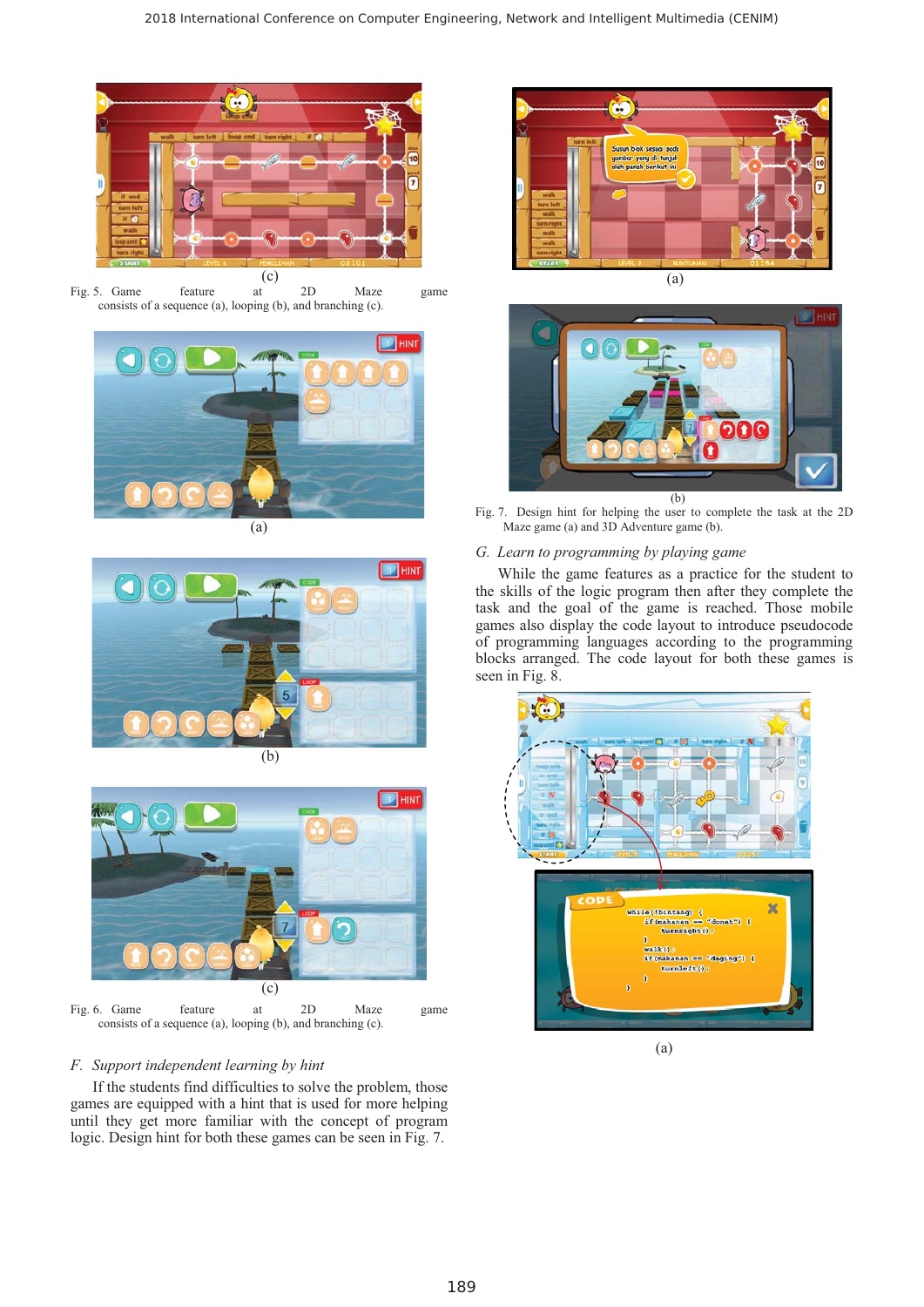

(b)

# Fig. 8. The code layout at 2D Maze game (a) and 3D Adventure game (b).

#### V. RESULT AND DISCUSSION

The prototype trial evaluation of those games was taken from the first class in a vocational high school majoring in Computer Engineering and Network Engineering Software in Bangkalan, Indonesia, as many as 20 students for each game. Then, they were asked to complete the questionnaires. Since the 5 points Likert scale, suggested these response classifications:

- If the response is 1, it is classified as highly low
- If the response is 2, it is classified as low
- If the response is 3, it is classified as moderate
- If the response is 4, it is classified as high
- If the response is 5, it is classified as highly high

 The results are shown in Table 1. Taking indicator to analyze User Experience both those games are based on educational playability[17]. These indicators are :

- Satisfaction: expectation in gaining the pleasure of playing the game.
- Learnability: the ability of the player to understand the content of the game (learning programming).
- Effectiveness: the objective of the game is achieved.
- Immersion: To engage the player with the game world.
- Motivation: the excitement for the players to finish playing the game until the last level.
- Emotion: involvement the player's feeling towards the game while they are playing, the positive feeling will motivate players to continue to play the game.

| <b>Indicator</b> | <b>Ouestion</b>                                                                 | <b>Score</b> |                     | Average | Mean |
|------------------|---------------------------------------------------------------------------------|--------------|---------------------|---------|------|
|                  |                                                                                 | 2D Maze game | <b>3D</b> Adventure |         |      |
|                  |                                                                                 |              | game                |         |      |
| Satisfaction     | Did you have fun playing the game?                                              | 4,6          | 4/0.5               | 4.325   | high |
| Learnability     | Do you think the game has merit in enhancing<br>users' learning of programming? | 4.5          | 4.2                 | 4.35    | high |
| Effectiveness    | Did you finished the game until to the end                                      | 4.35         | 4.25                | 4.3     | high |
| Immersion        | Did you exciting with the world (enviroment) of game                            | 4.41         | 4.01                | 4.21    | high |
| Motivation       | Were you motivated to finish this game to the end                               | 4.2          | 4.1                 | 4.15    | high |
| Emotion          | Were you happy while playing the game?                                          | 4.4          | 4.15                | 4.275   | high |
| Average          |                                                                                 |              |                     | 4.27    | high |

TABLE I. SUBJECTIVE EVALUATION BASED ON EDUCATIONAL PLAYABILITY.

The higher the value from those indicators is Satisfaction (4,325) it means students are having fun playing this game. And the next high score is Learnability (4,35) it means while students are playing those game the learning content is highly informative, understandable, easy to learn and in accordance with learning material. Because this indicator is important for learning objective is learning to programme. The playability of the game is counted as the average of total average all indicators of the responses gained for the six indicators. The average playability of those games is 4.27. It means those games can not only be used as entertainment media but also as learning media, namely by showing the learnability indicator.

Overall those games were well received, and the majority of the students believed they had fun playing it, the feedback was useful, the controls were easy to use and that the game has merit in enhancing students programming knowledge. We received very positive comments, for example, *It is*  *exciting, fun, can be made to learn, This is nice and interesting game because it is quite fun and beneficial for learning, This game is nice and fun for students who are lazy to learn, This game is suitable for learning media.* Some recommendations were also made for further improvement.

The purpose of making this game is to introduce students to the concept of basic programming logic and to enhance motivation in learning programming. So that the assessment for improving learning outcomes on students' ability in programming material was not included in this research. Through this media, the students get new experiences in learning programming with more fun. And there is an independent learning process about the basic concepts of programming logic that can improve students' knowledge.